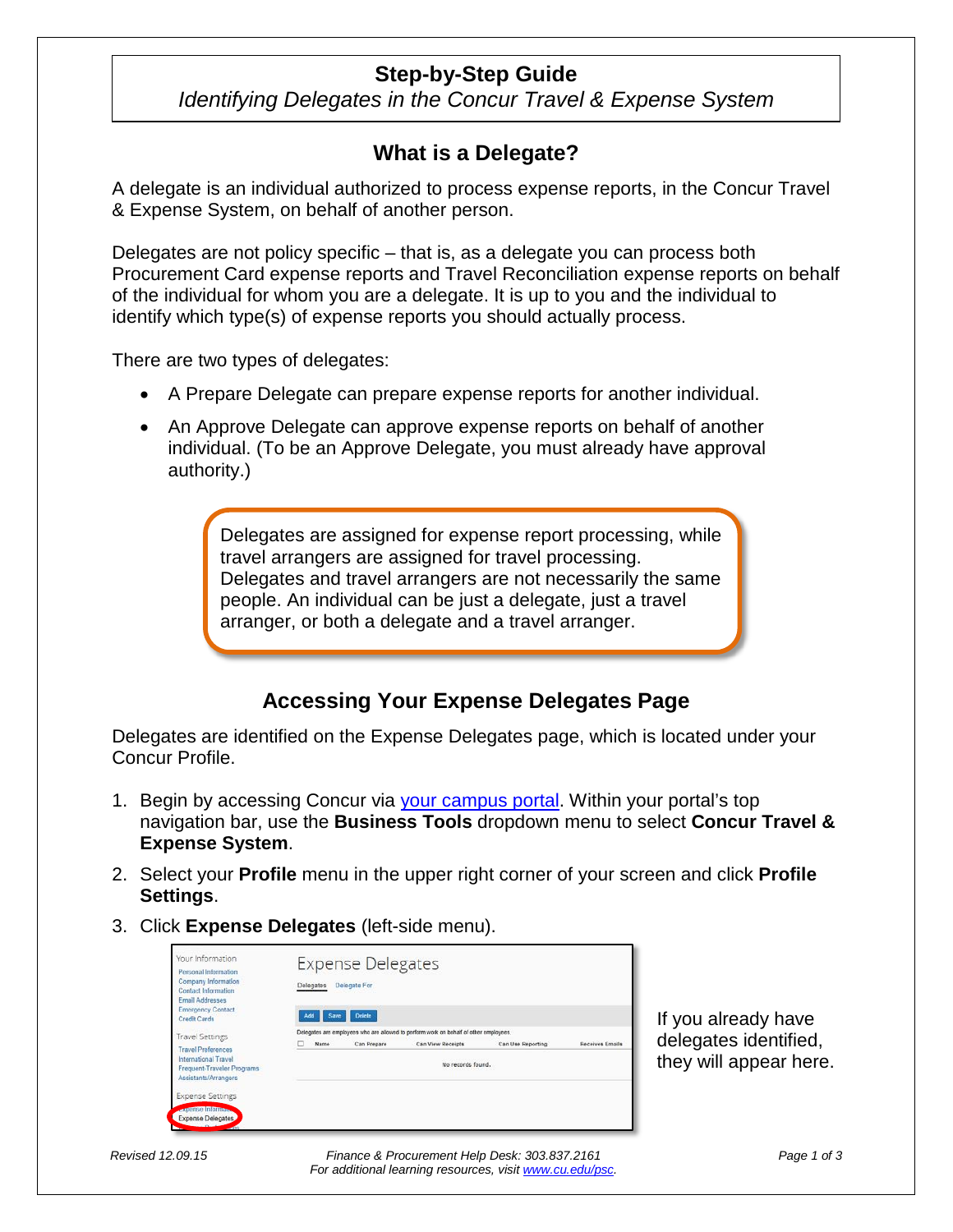## **Step-by-Step Guide**

*Identifying Delegates in the Concur Travel & Expense System*

# **Adding Delegates**

**Note:** If you have 25 or more delegates to add, you can instead submit the Delegate Authorization (DA) form. You can also use the DA form to identify delegates by HR org number.

To add someone to act on your behalf, whether it is as a Prepare Delegate or Approve Delegate, click **Add**. Search for the employee you wish to add as your delegate. You can search by name, employee ID, or email address. Then, select your delegate from the resulting list.

*If identifying a Prepare Delegate…*

| <b>Expense Delegates</b>                                                              |                    |                          |                        |  |  |
|---------------------------------------------------------------------------------------|--------------------|--------------------------|------------------------|--|--|
| <b>Delegates</b><br><b>Delegate For</b>                                               |                    |                          |                        |  |  |
| Add<br><b>Delete</b><br><b>Save</b>                                                   |                    |                          |                        |  |  |
| Delegates are employees who are allowed to perform work on behalf of other employees. |                    |                          |                        |  |  |
| <b>Name</b>                                                                           | <b>Can Prepare</b> | <b>Can View Receipts</b> | <b>Receives Emails</b> |  |  |
| <b>Vallad, Lisa</b><br>lisa.vallad@cu.edu                                             |                    |                          |                        |  |  |

Check the **Can Prepare** box. The **Can View Receipts** box will automatically appear checked as this gives your delegate the ability to view receipt images.

If you would like your delegate to receive emails from the Concur Travel & Expense System regarding your Concur tasks (such as status changes, reminder emails, etc.), also check the **Receives Emails** box.

Click **Save**; a message will appear confirming your delegate has been saved.

#### *If identifying an Approve Delegate…*

An Approve Delegate can be assigned on a temporary or permanent basis.

| <b>Expense Delegates</b>                |                                                                                                                       |                         |                                    |                                    |                                        |                         |                              |                                           |                                           |
|-----------------------------------------|-----------------------------------------------------------------------------------------------------------------------|-------------------------|------------------------------------|------------------------------------|----------------------------------------|-------------------------|------------------------------|-------------------------------------------|-------------------------------------------|
| <b>Delegates</b><br><b>Delegate For</b> |                                                                                                                       |                         |                                    |                                    |                                        |                         |                              |                                           |                                           |
|                                         | <b>Delete</b><br>Add<br>Save<br>Delegates are employees who are allowed to perform work on behalf of other employees. |                         |                                    |                                    |                                        |                         |                              |                                           |                                           |
| $\Box$                                  | You may assign a temporary approver for a maximum of 120 days.<br>Name                                                | Can<br>Prepare          | <b>Can View</b><br><b>Receipts</b> | <b>Can Use</b><br><b>Reporting</b> | <b>Receives</b><br><b>Emails</b>       | Can<br><b>Approve</b>   | <b>Can Approve Temporary</b> | <b>Can Preview For</b><br><b>Approver</b> | <b>Receives Approval</b><br><b>Emails</b> |
|                                         | <b>Dvet, Brian</b><br>dyet@cu.edu                                                                                     | $\overline{\mathsf{v}}$ | $\overline{\mathsf{v}}$            | $\blacksquare$                     | $\Box$                                 |                         |                              | $\Box$                                    | F                                         |
| Π                                       | Ellis, Mary<br>mary.ellis@cu.edu                                                                                      | $\overline{\mathsf{v}}$ | $\overline{\mathbf{v}}$            |                                    | $\Box$                                 | П                       |                              | $\Box$                                    | E                                         |
| Г                                       | <b>Hover, Heather</b><br>heather.hover@cu.edu                                                                         | $\overline{\mathsf{v}}$ | $\overline{\mathsf{v}}$            | $\Box$                             | $\begin{array}{c} \square \end{array}$ |                         |                              | $\Box$                                    |                                           |
|                                         | Roden, Normandy<br>normandy.roden@cu.edu                                                                              | $\overline{\mathsf{v}}$ | $\triangledown$                    | $\overline{\mathsf{v}}$            | $\overline{\mathbf{v}}$                | $\overline{\mathsf{v}}$ | C                            |                                           | $\overline{\mathsf{v}}$                   |

*Revised 12.09.15 Finance & Procurement Help Desk: 303.837.2161 For additional learning resources, visit www.cu.edu/psc.*